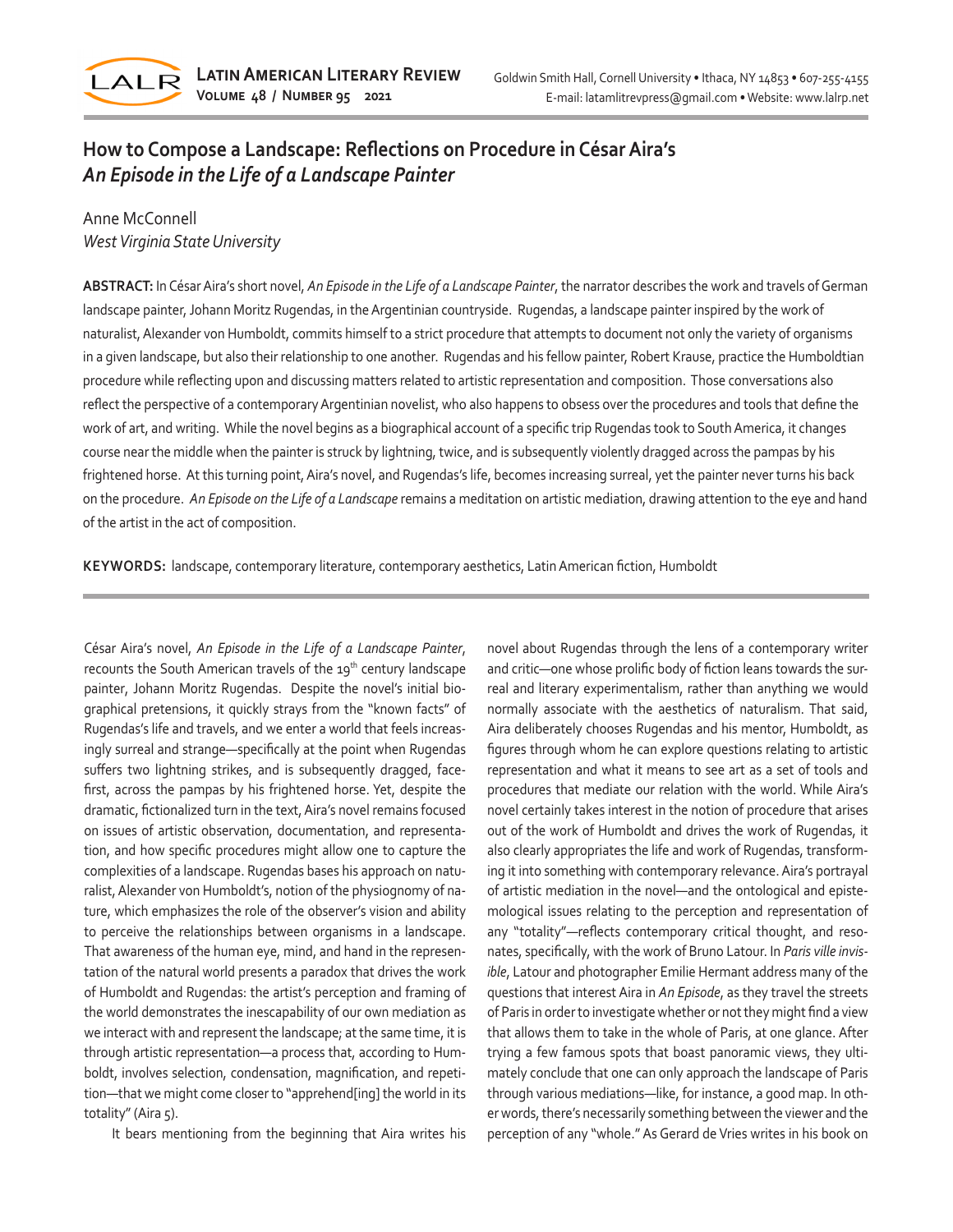Bruno Latour's work, "To see the whole of Paris at a glance, we need to divert our attention *away* from the city, away from reality, and to look at the map. To take it in all at once, to see it at a glance, to see its structure, Paris first had to become small" (7). In *Paris ville invisible*, and many of his other works that investigate modes of scientific study, Latour draws attention to the maps, tools, and structures we use to document and study the world. In doing so, he points to a certain epistemological naivety that leads us to see those constructs as transparent windows onto the world as it is. Latour, in a sense, draws us back to the artist's hand—that of the mapmaker, the technician, the engineer—in a way that resembles what we see in Aira's novel about the work of Rugendas. Both Aira and Latour train our gaze on the tools and processes that mediate our experience of the world and our documentation of what we observe.

Turning to *An Episode*, Aira's narrator introduces his protagonist, Rugendas, by establishing his aesthetic position, and, more specifically, his approach to the work of landscape painting. We learn that Rugendas does indeed come from a line of "documentary painters," but that his specific vocation as a landscape artist veers from his predecessors' battlefield painting and instead takes inspiration from the procedure established by the well-known naturalist, Alexander Von Humboldt. The narrator describes that procedure as "a kind of artistic geography, an aesthetic understanding of the world, a science of landscape" (5). The narrator's language emphasizes the blending of scientific and aesthetic approaches, suggesting that the procedure requires a multi-faceted gaze. He continues:

The artistic geographer had to capture the "physiognomy" of the landscape (Humboldt had borrowed this concept from Lavater) by picking out its characteristic "physiognomic" traits, which his scholarly studies in natural science would enable him to recognize. The precise arrangement of physiognomic elements in the picture would speak volumes to the observer's sensibility, conveying information not in the form of isolated features but features systematically interrelated so as to be intuitively grasped: climate, history, customs, economy, race, fauna, flora, rainfall, prevailing winds… (6)

The procedure therefore begins with careful observation and documentation, empirical research that leads to the identification of the physiognomic components of the landscape—a process that requires training in the natural sciences. Yet, as the narrator describes, the artistic geographer seeks to figure out and to represent the relations between the physiognomic traits, taking the procedure beyond the realm of strict empiricism. Seeing the system requires a different kind of vision—an imaginative approach—allowing one to apprehend the interrelation of the particulars, and thus to see a totality. Thus, the artistic geographer blends techniques that enable him or her to document the details of a landscape with scientific precision and those that allow for a more holistic, or ecological, vision.

Humboldt's procedure figures heavily into Aira's novel as a framework through which we can understand Rugendas's landscape painting, and it also introduces the idea of the landscape artist as *bricoleur*. The piecing-together of a landscape, as described by the narrator, implies a kind of *bricolage*, since the observed facts require assemblage in order to compose the landscape. To develop the specifics of that procedure, we can briefly turn to Humboldt's own work, outside of the context of Aira's novel. His famous *Tableau Physique*, which depicts Mount Chimborazo in Ecuador, demonstrates the way a scientist/artist can synthesize collected observations, creating layers of information and representing the interrelatedness of all the components. Humboldt describes the theory behind his visual representation of Chimborazo:

In this great chain of causes and effects, no single fact can be considered in isolation. […] [W]hile each series of facts must be examined separately in order to recognize a specific law, the study of nature, which is the main problem of general physics, demands the gathering together of all the knowledge dealing with modifications of matter. (*Essay* 79)

When we look at Humboldt's image, we see on one side of the mountain a colorful depiction of vegetation that provides a sense of how that vegetation changes depending on the altitude and atmospheric composition. On the other side, the vegetation is "cut away," in a sense, leaving space for inscriptions that identify species and plant communities, along with their corresponding vegetation zones. On both sides of the central figure of Chimborazo, we find additional information compiled in tables.

As Stephen T. Jackson explains, "In the *Essay*, Humboldt integrated a wide array of disparate measures—not only vegetation composition and form, but temperature, geology, atmospheric pressure, atmospheric chemistry, the blueness of the sky, humidity, agricultural practices—into a single view, showing how they varied systematically with altitude and how they were interlinked" (4). The *Tableau Physique* not only demonstrates Humboldt's procedure, but it also depicts the procedure, in the sense that the assemblage of the parts becomes a visible part of the composition. The massive amount of information he has collected and wishes to communicate with his representation of Chimborazo can only be realized through a complex process of cutting apart, layering, and reconfiguring; combining textual and visual modes of representation; and appending tables on each side of the figure. While that might seem to suggest a heavy-handed approach on the part of the scientist/ artist, from a Humboldtian perspective, it reflects the complex processes of the natural world and, above all, the interrelation of the components of the system. A representation that reflects only what we can see through direct empirical observation fails to capture a broader sense of the system.1 Therefore, while Humboldt's Chimborazo figure in some ways strays from a more naturalistic portrayal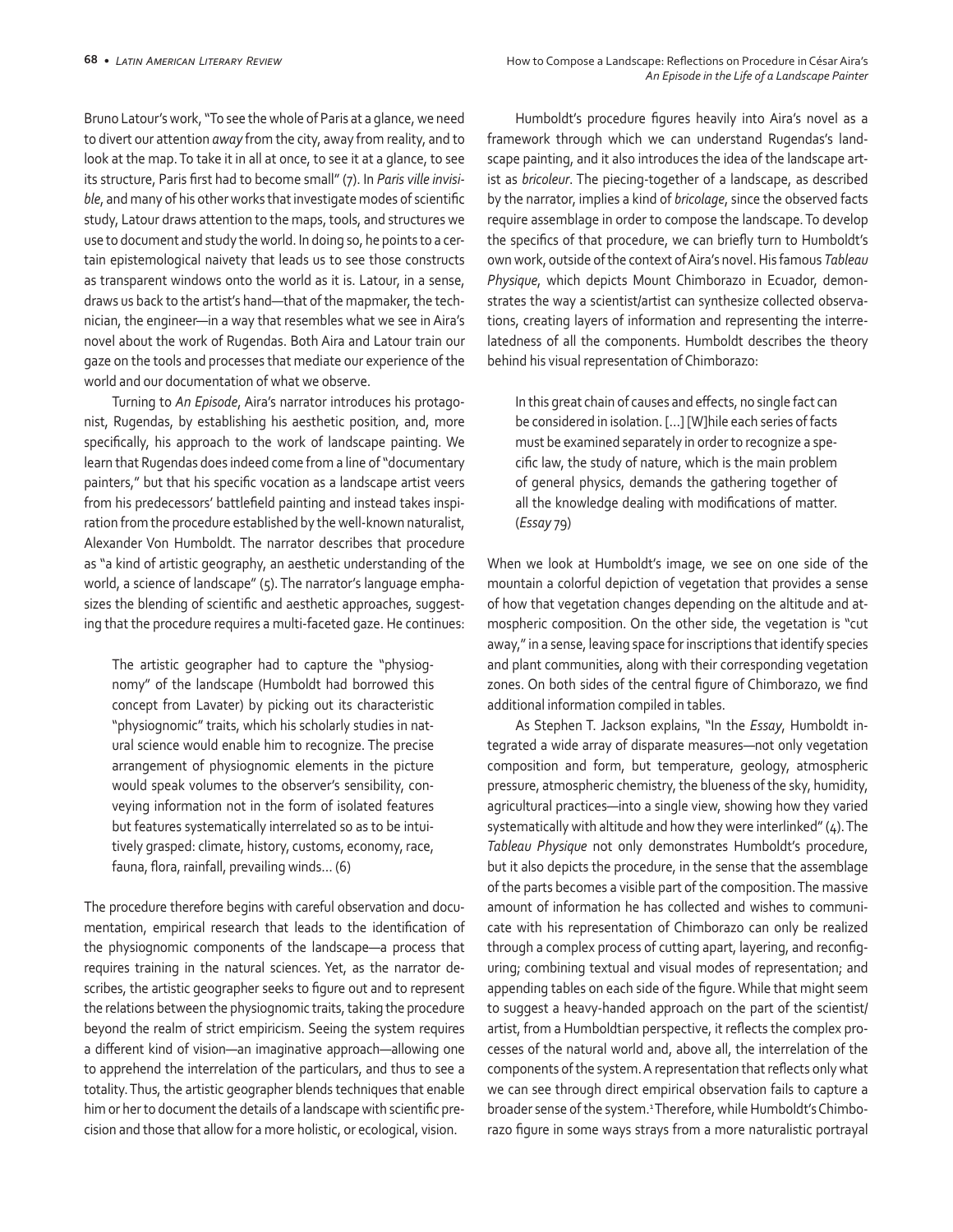of the landscape, one could also say that the figure portrays a fuller, hyper-naturalistic vision of that landscape because it finds a way to represent the invisible facts of the system through a kind of *bricolage*. Naturalistic representation seems, perhaps paradoxically, to demand the hand of the artist, or explicit mediation. Laura Dassow Walls describes the interplay of science and art in Humboldt's work: "Where science must weigh and measure, abstract and bring away, art can make present to the senses and the imagination the fundamental experience of contemplating nature in its wholeness, generating a similar emotional impact" (9).

In her study of Humboldt's five-part tome, *Cosmos*, Walls also considers Humboldt's poetic style and sees it as a textual version of his Chimborazo figure. She writes, "To accept Humboldt as a poet means to view poetics, as Humboldt did, in the Aristotlian sense as *poiesis*, 'making,' emphasizing the process of making over the finished product" (7). She notes that the subtitle to *Cosmos* is "a sketch," a description that encourages us to see the text in visual terms, and also as a work-in-progress. Like *Essay on the Geography of Plants*, which contains the *Tableau Physique*, *Cosmos* blends a variety of kinds of writing, in addition to visual art. In this way, Humboldt's writing, like his visual representations, represent a kind of *bricolage*, and, as Walls suggests, highlight the process or procedure more than the final result. Thus, despite Humboldt's clear interest in apprehending and representing whole systems through the application of his procedure, there remains an openness and sketch-like quality to his work. The work of *bricolage* leaves space for further tinkering adding more layers, reassembling—in an effort the gain a more complex understanding of the relations of a system. After all, ecosystems are not static, and an ecological approach, focusing on the interplay of the parts of a system, must have the capacity to adapt.<sup>2</sup>

Turning back to Aira's novel, we can see the way that Rugendas devotes himself to Humboldt's procedure, documenting his travels across Argentina with fellow artist Robert Krause. While Rugendas's thinking diverges from Humboldt's in a few important ways, he faithfully relies on the procedure throughout the novel, even after his devastating injury in the pampas. We can see the procedure in action as the narrator describes Rugendas and Krause riding through various settings early in the novel:

It should be remembered that the bulk of the work they were doing was preliminary: sketches, notes, jottings. In their papers, drawing and writing were blended; the exploitation of these data in paintings and engravings was reserved for a later stage. Engravings were the key to circulation, and their potentially infinite reproduction had to be considered in detail. The cycle was completed by surrounding the engravings with a text and inserting them into a book. (11)

The procedure described here, in the manner of Humboldt, involves many stages and relies upon the assemblage of various notes and sketches into larger works, thus transforming piecemeal observations and data into a broader picture—a landscape. Furthermore, the work of art, it would seem, does not reside in any one part of the process, but in the process itself. The goal to create an engraving seems especially relevant here, since that particular medium disrupts traditional conceptions of a singular, original artwork, allowing for endless, non-degrading reproduction. To a large degree, the procedure suggests a mechanical process, leading Rugendas to believe, at least in principle, that "genre painting [does] not require talent, since it [is] all a matter of the procedure" (10). At the same time, he has a hard time accounting for the fact that he believes that Krause's "pictures are worthless," despite Krause's mastery of technique (10).

In his short critical book, *On Contemporary Art*, Aira writes about the relationship of art to reproduction in a way that illuminates many of the questions that arise with Rugendas's work. Aira argues, "A work of art has always implicitly contained its own reproduction" (16). In addition to the ways that all artworks leave traces of themselves in the world, which necessarily get repeated or reproduced in other works, the question of reproduction is also literal: "concrete and tangible reproduction has always accompanied the work of art" (16). Aira points to sculpture and photography as reproduction-oriented media, and we could certainly add engraving and print-making to those examples. Rugendas, as noted above, makes at least some of his works with reproduction in mind. Interestingly, though, Aira argues that art is defined by its attempt to "remain one step ahead of the possibility of its reproduction" (18)—a characteristic he first identifies with contemporary art and then suggests applies to art more generally. Of course, Rugendas, far from representing contemporary art, works as a  $19<sup>th</sup>$  century landscape artist who makes art for reproduction. It seems clear that Rugendas seeks reproducibility, certainly not fleeing from it. Yet, as Aira develops, when we consider art as procedure, the art object exists as a document, resulting from the procedure without capturing or reproducing it. "The painted picture at the end is merely the visible testament to the mad solitary machine that moves around inside artistic activity" (24). The engraving, as well as all of the prints made from that engraving, caters to reproduction and results from the strict practice of the procedure, at the same time that it fails to reproduce the *work* of art, or the unfolding of the artwork over time. Moreover, as Héctor Hoyos explains in his analysis of Aira's story, "Duchamp in Mexico," emphasizing process over product "is about foreclosing the possibility of art itself becoming a commodity" (168). While Rugendas makes art with reproduction in mind, Aira's portrayal of the artist and his process makes clear that no print manifests the ongoing work of art. The narrator uses language like "exploitation," "circulation," and "infinite reproduction," pointing to commodification as the end result of Rugendas's work (11); at the same time, the novel implies that the work of reproduction, despite any economic and practical value it might have, stands in contrast to the work of art, which, as a procedure or process, can't be commodified. Per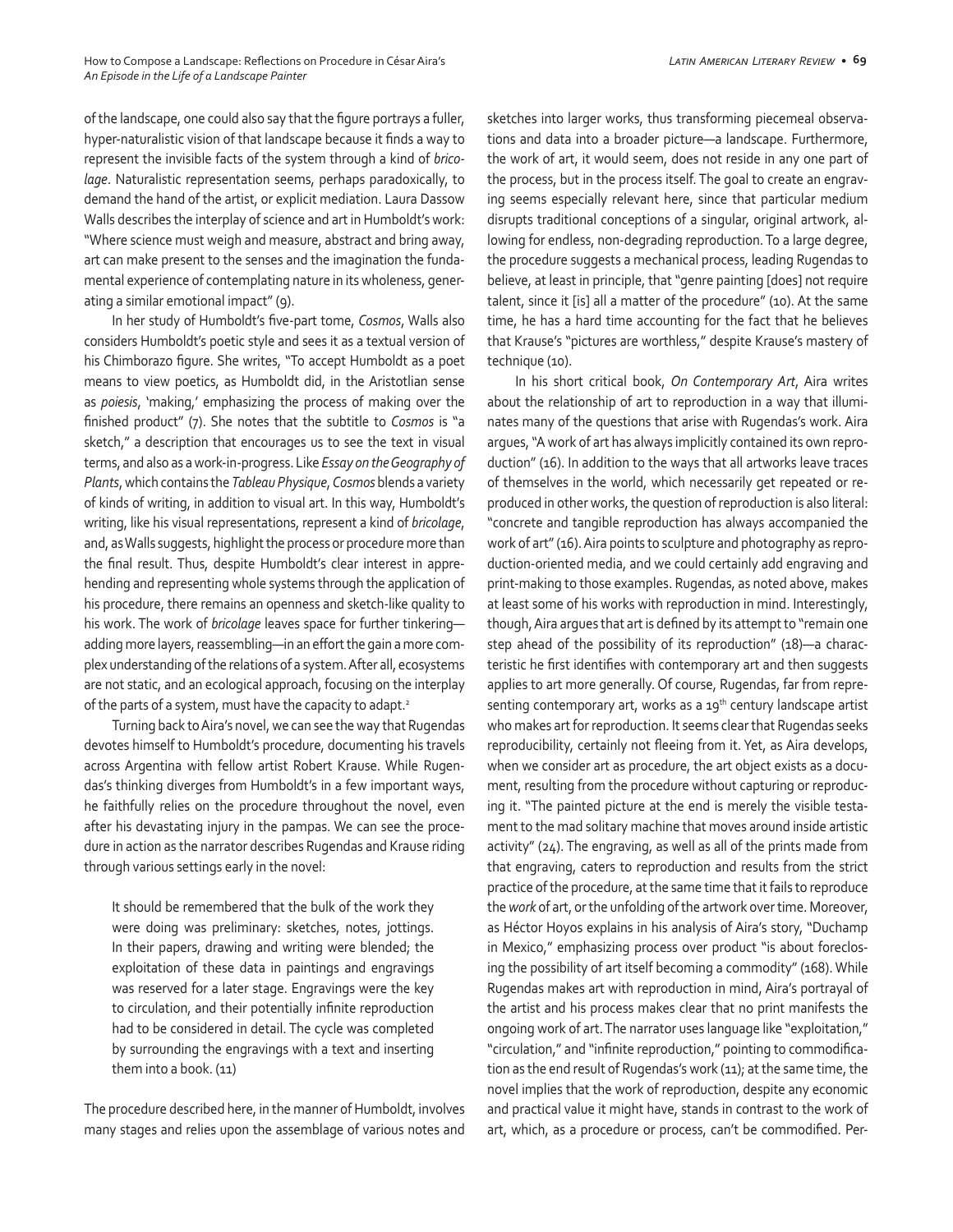haps for this reason, Aira, a contemporary novelist and critic of contemporary art, takes interest in a genre painter like Rugendas: because Rugendas puts procedure above all else, rejecting the identification of art with a single "auratic," or commodified, art object. Aira dedicates his novel to the unfolding of that procedure, presumably, at least on some level, identifying his own ideas about art and literature with the work of Rugendas.

Interestingly, after his accident, Rugendas becomes preoccupied with the book of lithographs that brought him notoriety, *A Picturesque Voyage through Brazil*, specifically reflecting upon the way the book came together during the publication process. He ruminates over the fact that he allowed French journalist, Victor Aimé Huber, to write the text in the book, considering it, at that time, a secondary task. The narrator explains, "He had thought of the text as an accompaniment to the images; but what he had not seen at the time, and was now beginning to realize, was that by considering it an accompaniment or a complement he was separating the text from the 'graphic' content. And the truth, he now saw, was that both were part of the same thing" (51). Rugendas now conceptualizes the book as an assembled work of images and texts, all of which document the procedure, challenging his previous assumption that the writing existed outside the main purpose and artwork of the book. As Brett Levinson clarifies in his discussion of the novel, "Rugendas does not conclude that the *nègre* [Huber] is as much an artist, and thereby as much the author of *A Picturesque Voyage*, as he himself is. He recognizes the contrary: art is mechanical, and hence, no one is a rightful author" (53). Yet, all the same, Rugendas clearly resents Huber's involvement in the book, claiming that he "infiltrated the very essence of the work, under the pretext of carrying out a purely technical task" (51). Therefore, paradoxically, Rugendas seems to assert that all art is procedure, *techne*, at the same time that he feels betrayed by Huber's intrusive participation in *his* book. Rugendas does not feel convinced that Huber's writing plays a "purely technical" role, perhaps because writing largely determines how the pieces fit together and how a story is told—identifying and framing images, making sense of notes, and positing relations between the various documents. Rugendas describes Huber's role as: "making coherent sentences out of the disjointed scraps of oral documentation" (51). The procedure of writing, even at the level of the sentence, implies a certain assemblage of parts, and the construction of a totality from those parts. It parallels what the landscape painter does when representing a system and attempting to demonstrate the relation between its different components.

As he reflects on the role of writing in his book, Rugendas also turns to writing himself, immersing himself in the task of letter writing. According to the narrator, Rugendas's correspondence during this period reflects two main purposes: to maintain contact with family and friends as he routinely did during his travels; and "to clarify things for himself and come to terms with the gravity of the situation" (45). The situation, in this case, refers to the terrible accident that has left him virtually unrecognizable and, it seems, terrifying to

behold—given his mangled, ceaselessly twitching face. Rugendas uses writing as a tool to reconfigure his life after the trauma, in a way that parallels the literal way that those who found Rugendas after the accident "washed his face and tried to put it back together, manipulating the pieces with their fingertips" (36). Perhaps in writing, he can narrate and explain his current state—both to himself and to the intended recipients of his letters. He understands such an effort as a "curious impossibility," yet he still engages in the letter writing, trying to account for what took place and to "find a viable way forward" (46, 44). Rugendas sees the letter writing as a matter of documentation, and thus an extension of the procedure that he practices in his artwork. Yet, in writing to his sister, Rugendas becomes aware that each letter can only document his situation in a fragmentary way: "This was one of those situations in which the whole is not enough. Perhaps because there were other 'wholes,' or because the 'whole' made up by the speaker and his personal world rotates like a planet [...]" (46). Thus, Rugendas reaches out to a diverse set of recipients, repeating the linguistic procedure of documenting his state in order to compose a sort of written landscape, where the different letters, if pieced together, compose a broader system.

While Rugendas remains committed to the procedure throughout the novel, he does seem increasingly aware of that which escapes the procedure, or can't be accounted for. The narrator does tell us early in the novel that Rugendas defies Humboldt's advice to travel to regions with abundant vegetation, believing, instead, that "the mysterious emptiness to be found on the endless plains" could lead him "to discover the other side of his art" (5). Rugendas wants to take Humboldt's procedure to its limit and to keep going; he seeks an experience that exceeds the procedure, one that refuses containment and incorporation. In the pampas, Rugendas thinks, something might "finally emerge to defy his pencil and force him to invent a new procedure" (24). But, in order to get to the limit of the procedure, Rugendas rigorously devotes himself to the procedure, inspiring Humboldt's "highest admiration" (6). One of the central questions that arises in the novel is whether or not Rugendas's art, his procedure, changes after his horrific accident. Does this represent the limit—the moment or experience that the procedure cannot account for, and that forces the invention of a new one?3 We do know that, after he recovers enough to resume his artwork, Rugendas continues to draw according to the procedure, losing "none of his skill" (39). And, by the end of the novel, the narrator insists: "the procedure went on operating through him" (88). In other words, the narrator does not indicate any direct change in approach or procedure—aside from the fact that Rugendas's injuries pose a series of challenges on a practical level, including debilitating migraines, intense nerve pain, sensitivity to light, and dependence on narcotics. Yet, I would argue that the novel's depiction of the procedure—and Rugendas's enactment of it—shifts, emphasizing the play involved in the artistic process and in the act of composing a landscape or scene. The scientific/artistic process of documentation by which we can apprehend the various components of an ecosystem and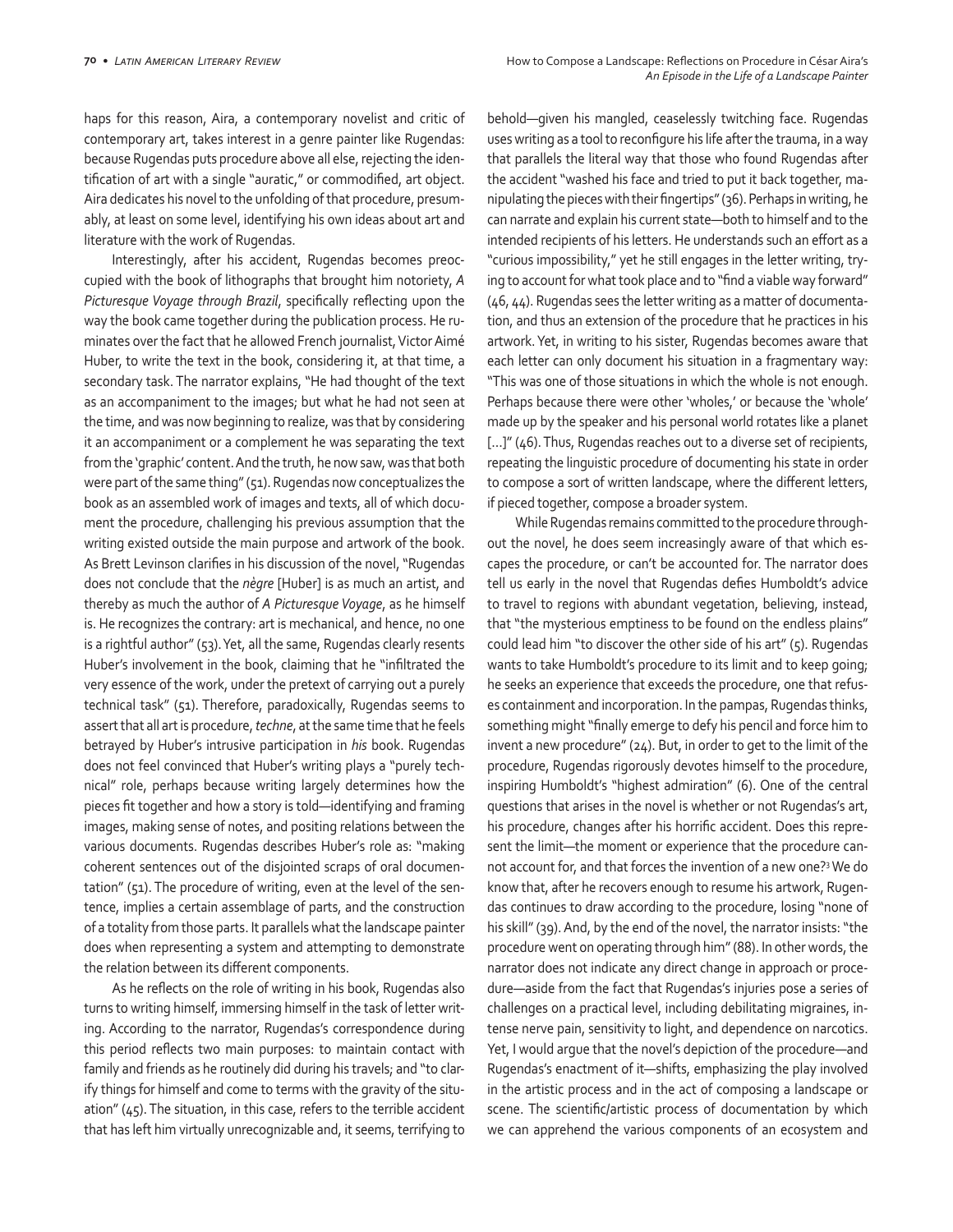their relations begins to feel more like a tool of possibility and openness. The technique of the procedure doesn't change, but the narrator draws attention to the complexities of artistic mediation and the way that a seemingly mechanical process provides a space for countless variations and modes of assembly.

After the accident, Rugendas re-engages with the procedure, making it possible to "[recover] a certain degree of normality," as he focuses his attention on the landscapes of San Luis (42). During this time, he notices something about the physiognomic procedure that offers new insight. The narrator explains:

An artist always learns something from the practice of his art, even in the most constraining circumstances, and in this case Rugendas discovered an aspect of the physiognomic procedure that had so far escaped his notice. Namely that it was based on repetition: fragments were reproduced identically, barely changing their location in the picture. If this was not immediately obvious, not even to the artist, it was because the size of the fragments varied enormously, from a single point to a panoramic view (which could greatly exceed the dimension of the picture). In addition, the fragment's outline could be affected by perspective. (43)

Again, the narrator emphasizes not a change in procedure, but a shift in the way Rugendas perceives the procedure. The recognition of repetition, and, even more, of the difference between repetitions, draws Rugendas's attention to the way the procedure, as a tool, points to the non-correspondence of seemingly like things. Repetition replicates at the same time that it highlights the difference implicit in the "again" or "once more" of the act of repeating. Furthermore, as Rugendas reflects, "the fragments var[y] enormously," depending on size, scope, and perspective. These thoughts eventually lead Rugendas back to Humboldt, whom he describes as having "designed the procedure as a universal knowledge machine" (43). Rugendas, much less interested in generating universals, muses that such a machine "could be dismantled," simply through the faithful practice of the procedure, which necessarily produces non-corresponding repetitions (43). As Levinson points out, such a practice "when crossing an undefined line, generate[s] a new act" (43).

The last third of Aira's novel recounts Rugendas's sketching of a *malón*, as he pursues groups of Indians through the countryside in their conflict with European settlers, and thus fulfills his "cherished dream" of witnessing and documenting such a spectacle (20). As Rugendas and Krause embark on their journey to find the Indians, the narrator emphasizes the aesthetic character of the scene, including the painters, who ride off "as in an illustration" (62). He adds, "The scene was very fluid, very distant, a mere optical play of appearances…" (63). Distance, light, and movement affect the way that objects and actions appear to the artists, providing a multiplicity of perceptions as they begin to observe and document the scene playing out before them. "The scene [is] picturesque in the extreme," which simultaneously inspires "the stick of charcoal […] to fly across the paper" and also makes them aware that the aesthetic qualities of what they are seeing might cause them to compose sketches that stray from realism, feeling idealized or contrived (65). "Sketching naturally" and "quickly," though, will help them to avoid the pitfall of succumbing to the picturesque and reproducing a set of ideas rather than strictly using the procedure to document the scene (65).

Despite the painters' commitment to faithful documentation, the scenes of the *malón* unfold before them "much more like pictures than reality," as if, instead of just happening, the scenes were, Rugendas thinks, invented or artistically composed—with the purpose of evoking "strangeness, incoherence and madness" (71). In other words, even when using the procedure and "sketching naturally," Rugendas and Krause find themselves immersed in a situation that feels like an artistic performance, at a remove from a sort of unmediated reality that they could theoretically document. As Levinson writes, Rugendas "paints an indigenous world that seems to have arrived on the scene as, precisely, a scene, a *tableau vivant*. The Indians appear to appear, as models do, for the express purpose of being reproduced" (65). The performative aspect of the situation—especially when one indigenous man carries a salmon on his horse, pretending to carry away a captive—draws attention to the inescapability of artistic mediation, and, in this case, the history of Western ideas about and representation of indigenous peoples. Sandra Contreras, in her book *Las vueltas de César Aira*, provides insight into the cycle of Airan novels that explore Western depictions of indigenous peoples in the pampas. She argues that Aira puts to use, and then deconstructs, Western travel narratives in the "New World."4 For the purposes of this paper, though, we can conclude from these scenes that art precedes and conditions the artistic efforts of Rugendas and Krause; the *malón*, as a repetition of past *malóns*, reproduces a set of ideas and characters, and the Indians take the reproduction to the point of absurdity, where it breaks down and highlights its own artifice.

Regardless of the performativity of the scene, Rugendas remains committed to documenting the confrontation, feverishly sketching as more and more Indians appear. The narrator explains, "As is often the case with collectors, the problem was not a lack but an excess of specimens" (66). Again, the narrator describes Rugendas's work in terms that emphasize the accumulation of objects and implies that perhaps the most difficult part of the task—whether in the act of sketching or later acts of composition—involves sorting through and choosing objects to reproduce from the "excess of specimens." As Rugendas manages to get himself closer to the action in order to sketch the specifics of the figures and their movements, he begins to reflect on the work to come:

Everything sketched in this explosive present was material for future compositions, but although it was all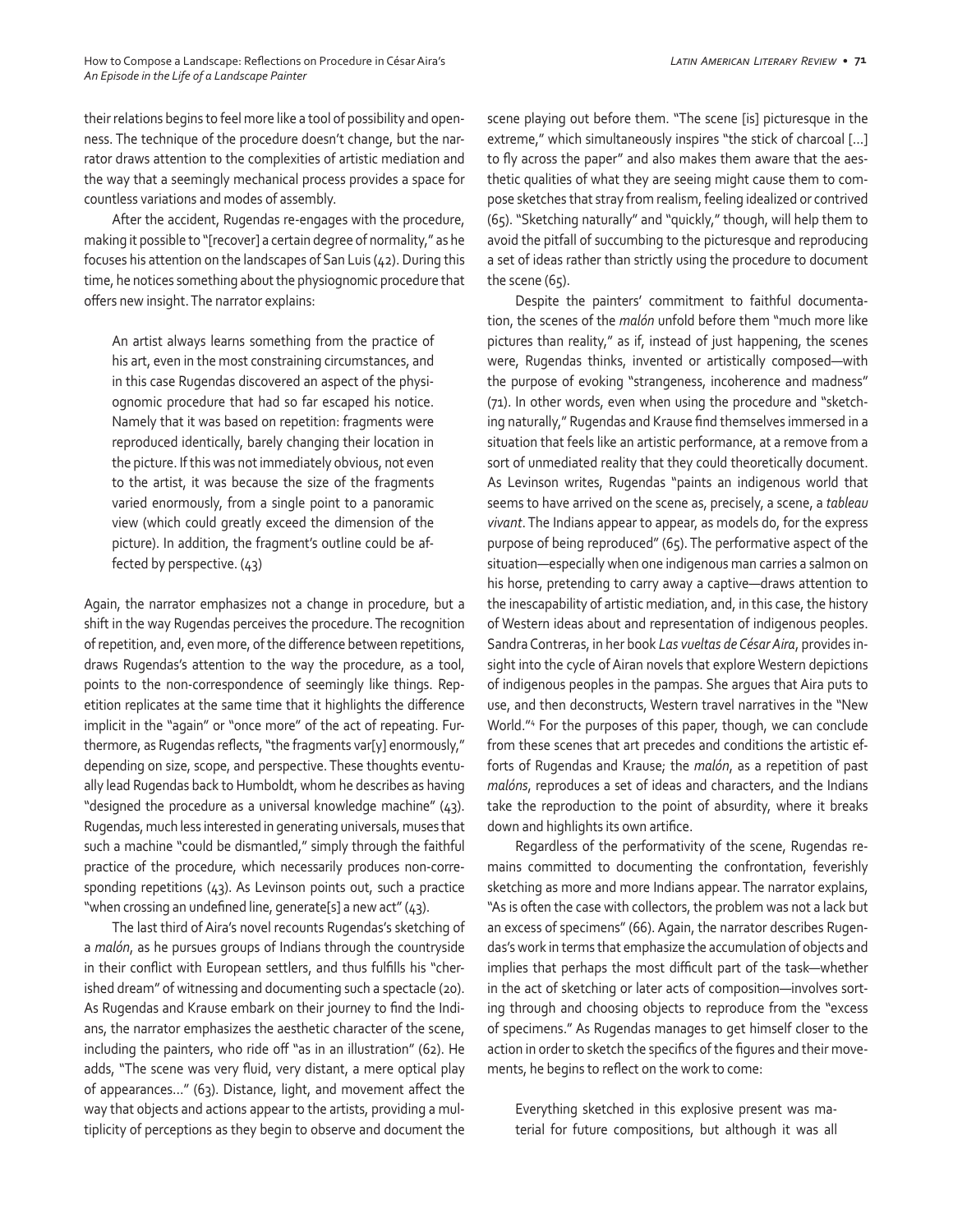provisional, a constraint came into play. It was as if each volume captured in two dimensions on the paper would have to be joined up with the others, in the calm of the studio, edge to edge, like a puzzle, without leaving any gaps. (67)

The process of composition here, and its goal, recalls Humboldt's Chimborazo figure, where we can see a puzzling together of different pieces—pieces that need individually to communicate a kind of "volume" of their own, at the same time that they combine fluidly with other volumes that portray different kinds of information from different perspectives. One must capture, perhaps paradoxically, multiplicity in a unified composition. And that composition, though gap-less, will have edges and seams, pointing to the procedure as *bricolage*. Rugendas becomes increasingly aware of the multiplicity and plurality inherent to the procedure: "Rugendas found himself making pluralist sketches. But wasn't that what he always did?" (69). Thus, Rugendas does what he has always done; yet, sketching the *malón* has come to redefine the procedure. Inventing a new procedure—if that is what the near-death, limit-experience of the accident indeed provokes—more precisely involves a sort of redefinition, re-invention, reproduction. Rugendas practices the procedure as a repetition, or reproduction of itself.

As the two artists create a flurry of sketches, amassing documentary evidence of the scenes they witness, the narrator suggests that their work takes them in a direction where the work, in some sense, gets out of the way, allowing the world itself to appear.

Over the course of the day, there was a progression though it remained incomplete—towards unmediated knowledge. It is important to remember that their point of departure was a particularly laborious kind of mediation. Humboldt's procedure was, in fact, a system of mediations: physiognomic representation came between the artist and nature. Direct perception was eliminated by definition. And yet, at some point, the mediation had to give way, not so much by breaking down as by building up to the point where it becomes a world of its own, in whose signs it was possible to apprehend the world itself, in its primal nakedness. (77-8)

It seems contradictory that a "system of mediations" can lead the artists towards "unmediated knowledge," but the narrator clarifies that the work doesn't simply come to a magical point where it disappears, allowing the world to come forward, with no mediation. Instead, artistic mediation, as it builds, increasingly distances itself from the world, paradoxically becoming a sign of a "primal nakedness." That understanding of artistic mediation evokes a moment earlier in the text, as Rugendas and Krause leave the foothills of the Andes and ride into the vast, seemingly empty plains. The narrator describes the journey in mythic terms: "A ruse against Orphic disobedience: obliterate all that lies behind. There was no point turning around anymore" (24-5). Rather than trying to call Eurydice forward, in this scenario, Orpheus understands the distance that makes turning around a futile endeavor. And so his art, his song about his wife, becomes an expression of the distance, and a sign of Eurydice in her absolute irretrievability. The narrator's version of this myth provides a means of framing the way that Rugendas sees artistic mediation and uses distance as a tool in his art; paradoxically, his approach appears to open onto something more "primal" than if he were attempting to overcome mediation.

The novel closes with Rugendas observing and sketching a group of indigenous people sitting around a fire, communing after the *malón*. As noted earlier in the paper, by the end, we have decidedly left the realm of historical or biographical fiction. Roughly halfway through the novel, after the narrator discusses Rugendas's prolific letter writing, he admits: "[…] there is no shortage of documentary material for his biographers, and although none of them has tried, it would be perfectly possible to reconstruct his travels day by day, almost hour by hour, following every movement of his spirit, every reaction, every scruple" (45). The narrator, here, does not seem to count himself as one of Rugendas's biographers; and, regardless, he, like them, has little interest in digging through the letters in order to depict with any accuracy what actually took place. Ottmar Ette, in his essay on *An Episode*, refers to the text as "frictional," or playing with the friction between facts and fiction. He notes "nearly imperceptible errors" from the beginning of the novel, where the narrative diverges, minimally but significantly, from known events and dates in Rugendas's life (9). Beyond the question of biographical accuracy, some critics, like Carmen de Mora Valcárcel, focus on what they see as an abrupt shift in style—from realism to something more surreal and sometimes absurd. Mora Valcárcel sees Rugendas's accident as a point of rupture not only for the painter, but for the novel as well (494). Eduardo Thomas Dublé agrees, adding that such a rupture, and the subsequent unfolding of a narrative unbound from historical events and realism, makes space for "the relevance of the 'procedure' in the poetic conception of Aira, which is fundamental to his reinterpretation of the figure and work of Rugendas" (266).<sup>5</sup> In other words, the explicit break from history and biography—to the extent that Aira's novel ever really invests in either—allows Aira to represent Rugendas through the lens of his own contemporary poetics.

As noted earlier, the emphasis on Rugendas's obsession with process and procedure, from the beginning of the novel, links the painter, despite his period, to Aira's writing on contemporary art. And, when considering what Aira has to say about his own writing process, and about writing in general, it becomes clear that the figure of Rugendas—at least, the version of him that Aira invents communicates ideas about art that transcend the genre of painting. As Aira writes in the essay, "The New Writing," avant-garde artists, including writers, are "inventors of procedures," clarifying later: "what we think of as the 'work' can be the method by which the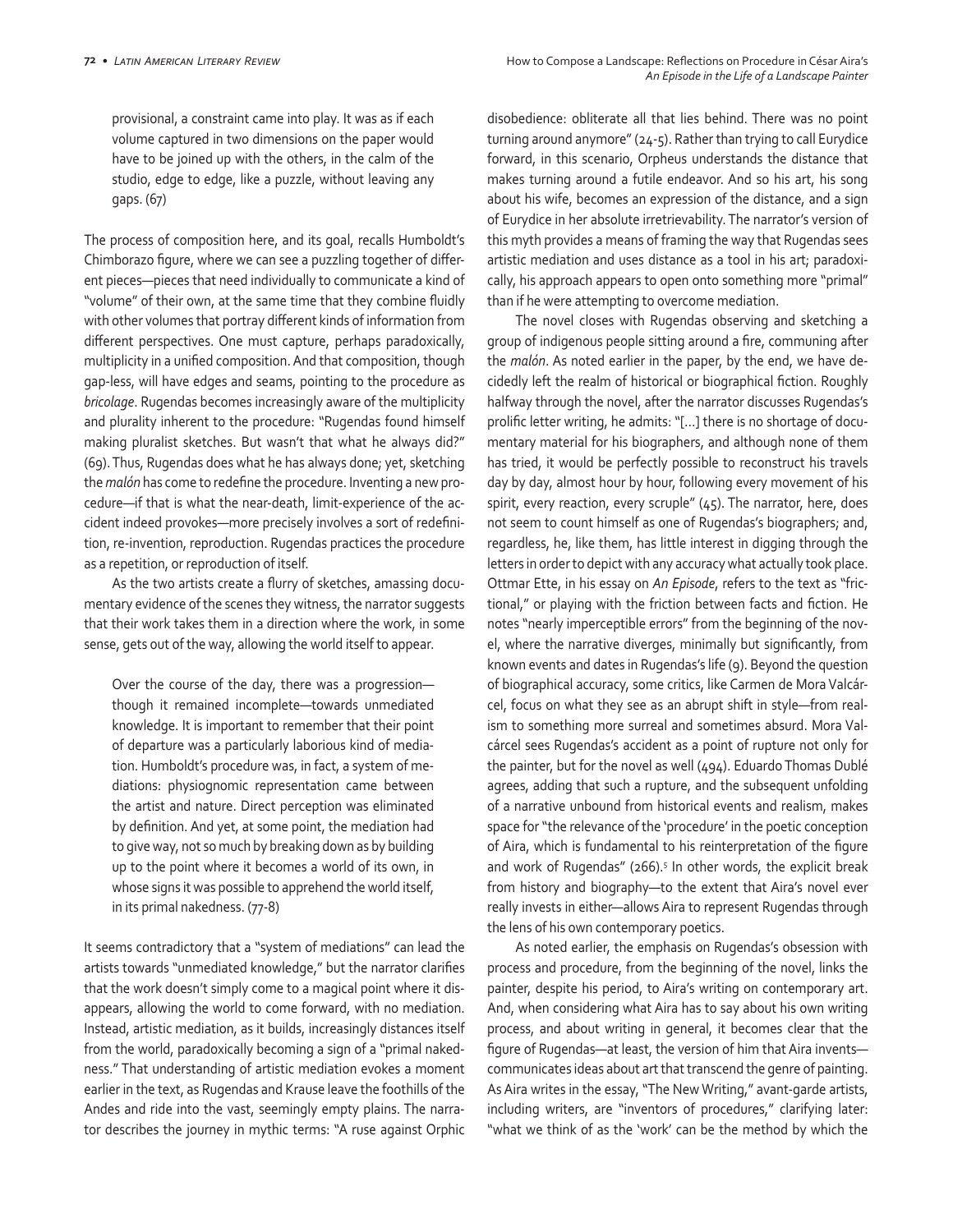work is made, rather than the actual work itself, the work acting as a kind of documentary appendix which serves only as a means of deducing the process from which it arose." Aira consistently comes back to a set of ideas in his critical writing and his fictions, finding different ways to explore his own obsession with procedure and treating the task of writing as a sort of experiment that must be allowed to unfold, without looking back and retracing one's steps. Mario Ballvé writes, "Aira's procedure, which he has elucidated in essays and interviews, is what he calls *el continuou*, or *la huida hacia adelante*. These concepts might be translated in English as 'the continuum,' and a 'constant flight forward.'" Ballvé explains that such a procedure rejects re-writing and editing, as it presents an interruption of the work-in-progress. That stance at least partially explains Aira's prolific publication habits. He remains committed to the idea that a book represents a sort of "documentary appendix" of the actual work of writing, the procedure. Like Rugendas, Aira seemingly flies through notebooks, in a flurry of movement that favors the potentiality of next page over any past pages. As Reinaldo Laddaga puts it, "Aira's texts tend to give the feeling of being barely finished, the works of an impatient craftsman who, in the midst of completing a piece, couldn't wait to start the next one."

Aira's notion of procedure insists upon forward movement, and it also challenges traditional modes of storytelling. After all, Aira, in *An Episode*, chooses the figure of a visual artist, not a writer, to reflect upon questions of artistic process; and, in interviews and essays, he commonly defines himself as an artist who works with words.<sup>6</sup> Early in their journey toward the pampas, Rugendas and Krause actually have a conversation comparing storytelling to visual art, where Rugendas proposes that "were all storytellers to fall silent, nothing would be lost" (26). Yet Rugendas is actually advocating for a different kind of storytelling—storytelling without story, in a sense—rather than suggesting that it come to an end. He posits that stories, including histories, serve a purpose, because they provide an "understanding of how things were made" (25). In other words, stories create cause and effect relationships, and thus satisfying explanations, for the world and our experience in it. Without such stories, "the present generation, or those of the future, could experience the events of the past without needing to be told about them, simply by recombining or yielding to the available facts […]" (26). From that perspective, the facts of the past co-exist with the present, as documents or traces that can be pieced together in various ways—not as a means of providing an explanatory narrative, but as a means of experiencing the past in the present, without the mediation of an already-made story. In his analysis of Rugendas and Krause's conversation in Aira's novel, Aaron Hillyer points out:

This new way of relating to the past in the absence of stories about it would restore an ontological fullness to the past, because any past event itself was contingent; it could have been otherwise. To experience the past without being told about it is to cancel the fixed actuality of

the past in favor of its potentiality; it is to momentarily disrupt linear time altogether and end the time of the type of story that insists on establishing causal relationships. (47-8)

Thus, even when representing the past, Rugendas promotes a kind of "flight forward," dedicated to the unfolding of the past in the present—an unfolding that can happen again and again in different ways, as a repetition of the past.

Rugendas then clarifies what a different mode of storytelling might look like: "The purpose of storytelling could be better fulfilled by handing down, instead, a set of 'tools,' which would enable mankind to reinvent what had happened in the past, with the innocent spontaneity of action" (26). A "set of tools," or procedure, provides a method or mode for storytelling, without providing the actual story. Storytelling with that purpose can be generative rather than prescriptive, and encourages tellers and writers to see history as a kind of *bricolage*—one that involves tinkering with a set of tools when "recombining or yielding to the available facts" (26). That perspective illuminates what we see taking place in Aira's novel, in the sense that he tells a story about a historical figure that playfully veers from the known events of Rugendas's life. While one can see such a gesture as privileging fiction over historical accuracy, it is also important to consider how the novel challenges the ways we write about the past. Perhaps Rugendas has more than one story. And, regardless, the story itself, as a product of storytelling, remains much less important than the procedure of storytelling, or set of tools, that takes shape in the novel. Such a procedure might generate more stories and refuses to limit itself to the dictates of a single, linear history.

Aside from questions of historical accuracy and how we write the past, Aira appropriates the figure of Rugendas and his work, piecing various events and facts together in ways that communicate with his own contemporary poetics. Rugendas, at times, takes on the persona of a contemporary Argentinian writer of experimental novels, as he rides through the plains seeking an experience that forces the invention of a new procedure. That act of appropriation, or re-contextualization, makes the novel itself a work of *bricolage*. As Mariano García writes in *Degeneraciones textuales*, much of Aira's writing functions as *bricolage* and reflects his obsession with Marcel Duchamp. García notes, "Through the reconstruction of an object with prior materials, ends are transformed into means: signifieds become signifiers and vice versa" (97). That sort of approach points to the radical openness of the work of art and writing, since the *bricoleur*'s toolbox allows for continual re-invention. Aira's novel, and his framing of the work of Rugendas, in its insistence on procedure and *bricolage*, draws attention to artistic mediation, asking us to notice the unfolding of the *work* of art, the piecing together of different components and documents, and the tools that allow us to construct a broader, fuller vision of what we attempt to perceive.